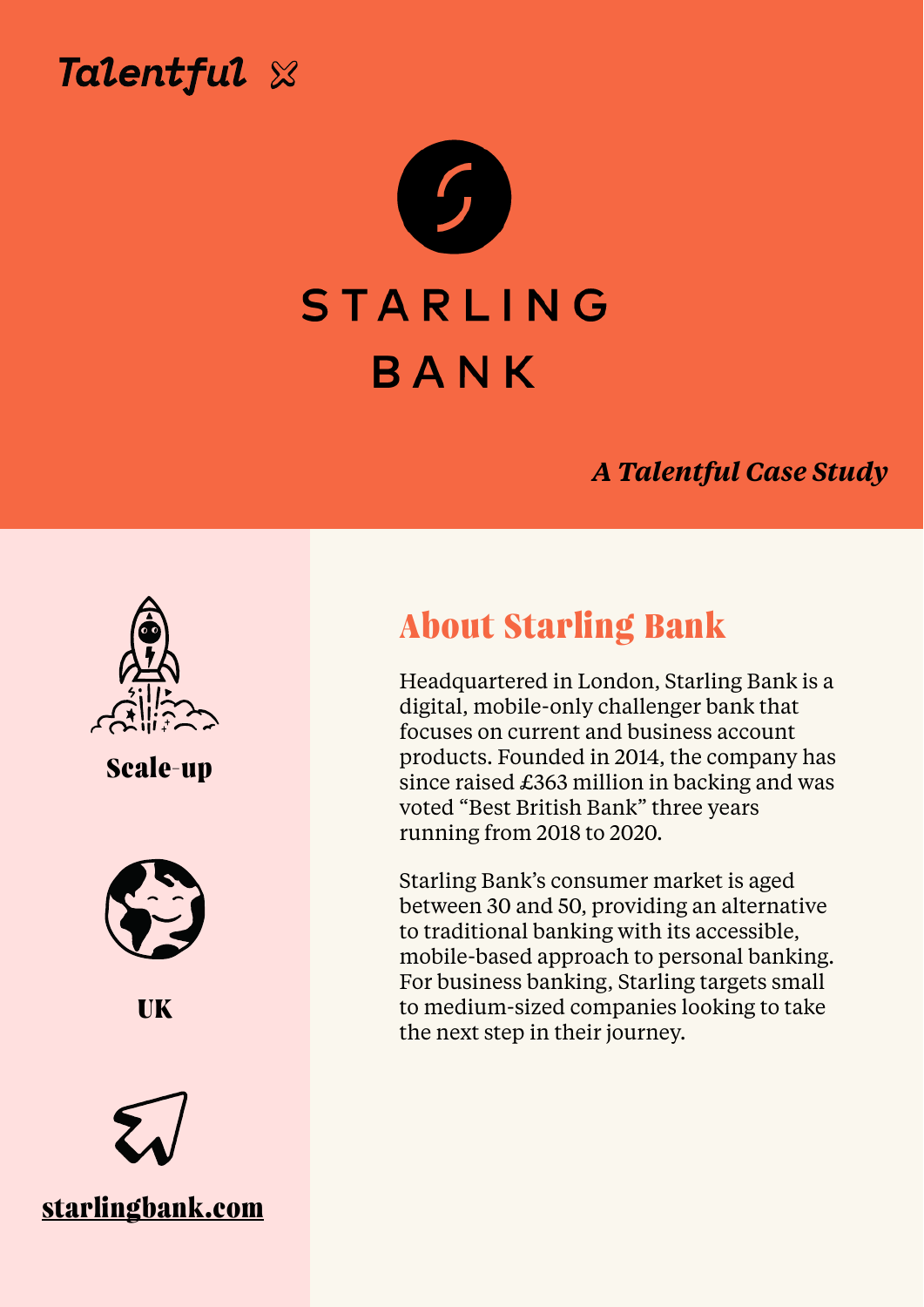

Before partnering with Talentful, Starling Bank was entirely reliant on agencies and direct applications for new hires. Candidates were managed through the hiring process by a variety of people from differing teams, creating large inefficiencies in between stages. While the hiring process wasn't completely broken, Starling's agency spend was high, and focus was being pulled away from growing the Engineering team and other high priority areas of the business.

In September, the focus of Engineering hiring shifted to Starling's Southampton office. This created the added challenge of a more limited pool of candidates and reinforced the need to approach talent in a more tailored and personalised way.



Two of our Talent Partners joined Starling Bank's team onsite for 12 months to help hire a minimum of 40 engineers, scaling their engineering function from 60

#### to 100 people.

During this time, our talent experts centralised Starling's hiring function and established a more formal headhunting approach with quick success. Talentful trained the in-house team to ensure sustainable results from the partnership and provided up-to-date documentation on best-practice hiring.

**Reliance on agency hires.**

**Disjointed hiring process owned by** 



**Challenging location for hiring technical**